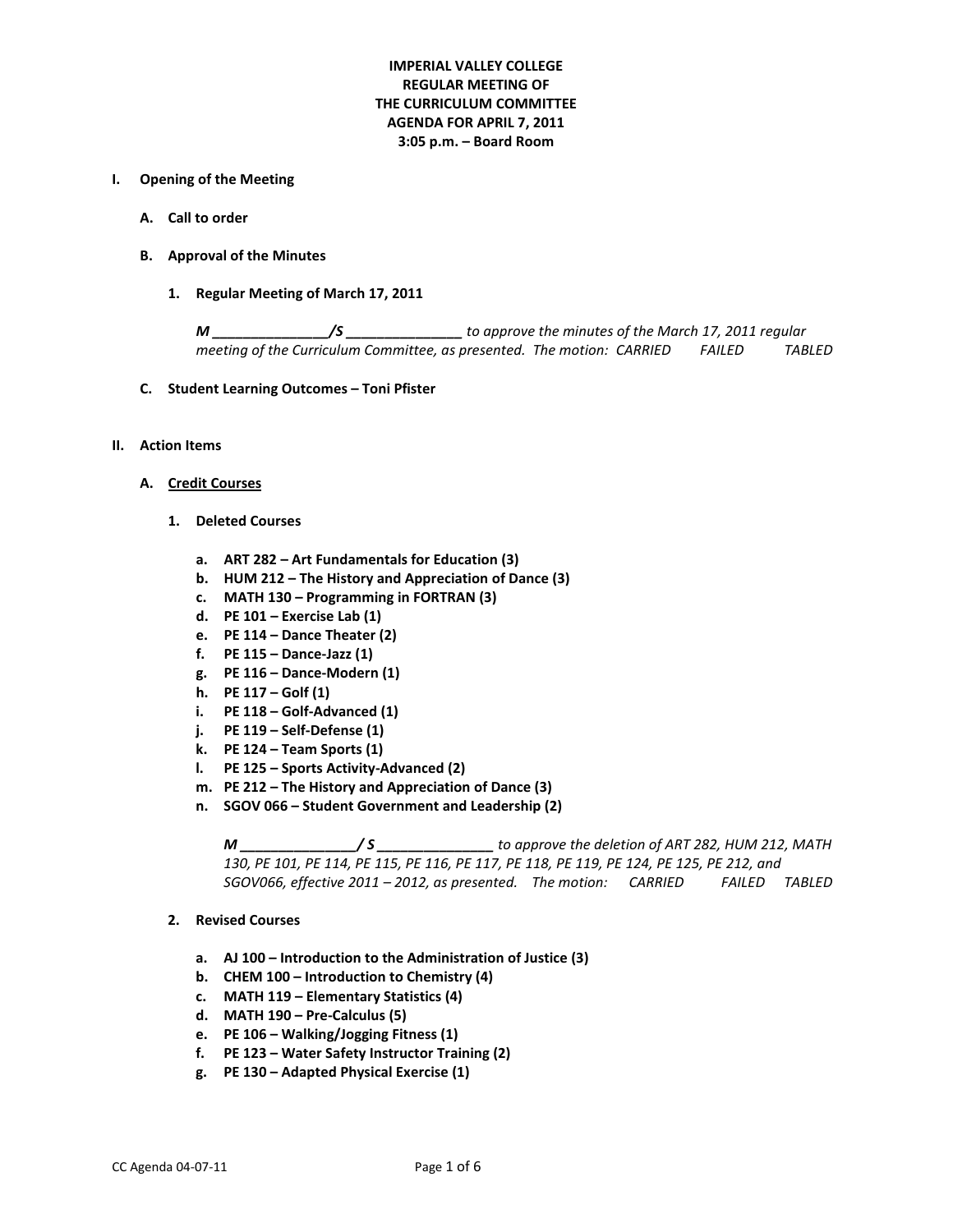*M \_\_\_\_\_\_\_\_\_\_\_\_\_\_\_/ S \_\_\_\_\_\_\_\_\_\_\_\_\_\_\_ to approve the addition of SLO's and assignments and update to textbooks for AJ 100, CHEM 100, MATH 119, MATH 190, PE 106, PE 123, and PE 130, effective 2011 - 2012, as presented. The motion: CARRIED FAILED TABLED*

## **h. AJ 108 – Public Safety Report Writing (3)**

*M \_\_\_\_\_\_\_\_\_\_\_\_\_\_\_/ S \_\_\_\_\_\_\_\_\_\_\_\_\_\_\_ to approve the revision of the course number and title* (was AJ 120 – Public Safety Communications)*, update to recommended preparation and textbooks, and addition of SLO's and assignments, effective 2011 - 2012, as presented. The motion: CARRIED FAILED TABLED*

### **i. AJ 110 – Law Enforcement Community Relations (3)**

*M*  $\frac{M}{\sqrt{S}}$  *s to approve the revision of the course title* (was Police Community Relations)*, addition of SLO's and assignments, and update to instructional methodology and textbooks, effective 2011 - 2012, as presented. The motion: CARRIED FAILED TABLED*

### **j. AJ 160 – Regular Basic Course Modular Format Level III (10)**

*M \_\_\_\_\_\_\_\_\_\_\_\_\_\_\_/ S \_\_\_\_\_\_\_\_\_\_\_\_\_\_\_ to approve the revision of the course number and title*  (was AJ 142 – Reserve Officer Level III)*, addition of SLO's and assignments, and update to instructional methodology and textbooks, effective 2011 - 2012, as presented. The motion: CARRIED FAILED TABLED*

## **k. AJ 162 – Regular Basic Course Modular Format Level II (13.5)**

*M \_\_\_\_\_\_\_\_\_\_\_\_\_\_\_/ S \_\_\_\_\_\_\_\_\_\_\_\_\_\_\_ to approve the revision of the course number and title*  (was AJ 144 – Reserve Officer Level II)*, and addition of SLO's and assignments, effective 2011 - 2012, as presented. The motion: CARRIED FAILED TABLED*

### **l. AJ 180 – Basic Traffic Accident Investigations (3)**

*M \_\_\_\_\_\_\_\_\_\_\_\_\_\_\_/ S \_\_\_\_\_\_\_\_\_\_\_\_\_\_\_ to approve the revision of the course number* (was AJ 146)*, addition of SLO's and assignments, and update to instructional methodology, effective 2011 - 2012, as presented. The motion: CARRIED FAILED TABLED*

### **m. AJ 190 – Advanced Officers Course (.50)**

*M \_\_\_\_\_\_\_\_\_\_\_\_\_\_\_/ S \_\_\_\_\_\_\_\_\_\_\_\_\_\_\_ to approve the revision of the course number* (was AJ 150)*, addition of SLO's and assignments, and update to course objectives and textbooks, effective 2011 - 2012, as presented. The motion: CARRIED FAILED TABLED*

# **n. AJ 220 – Law Enforcement Field Operations (3)**

*M \_\_\_\_\_\_\_\_\_\_\_\_\_\_\_/ S \_\_\_\_\_\_\_\_\_\_\_\_\_\_\_ to approve the revision of the course number and title*  (was AJ 121 – Police Field Operations)*, addition of SLO's, assignments and recommended prep (adding AJ 100), and update to textbooks, effective 2011 - 2012, as presented. The motion: CARRIED FAILED TABLED*

### **o. AJ 222 – Criminal Investigation (3)**

*M \_\_\_\_\_\_\_\_\_\_\_\_\_\_\_/ S \_\_\_\_\_\_\_\_\_\_\_\_\_\_\_ to approve the revision of the course number* (was AJ 122)*, addition of SLO's and assignments, and update to instructional methodology and textbooks, effective 2011 - 2012, as presented. The motion: CARRIED FAILED TABLED*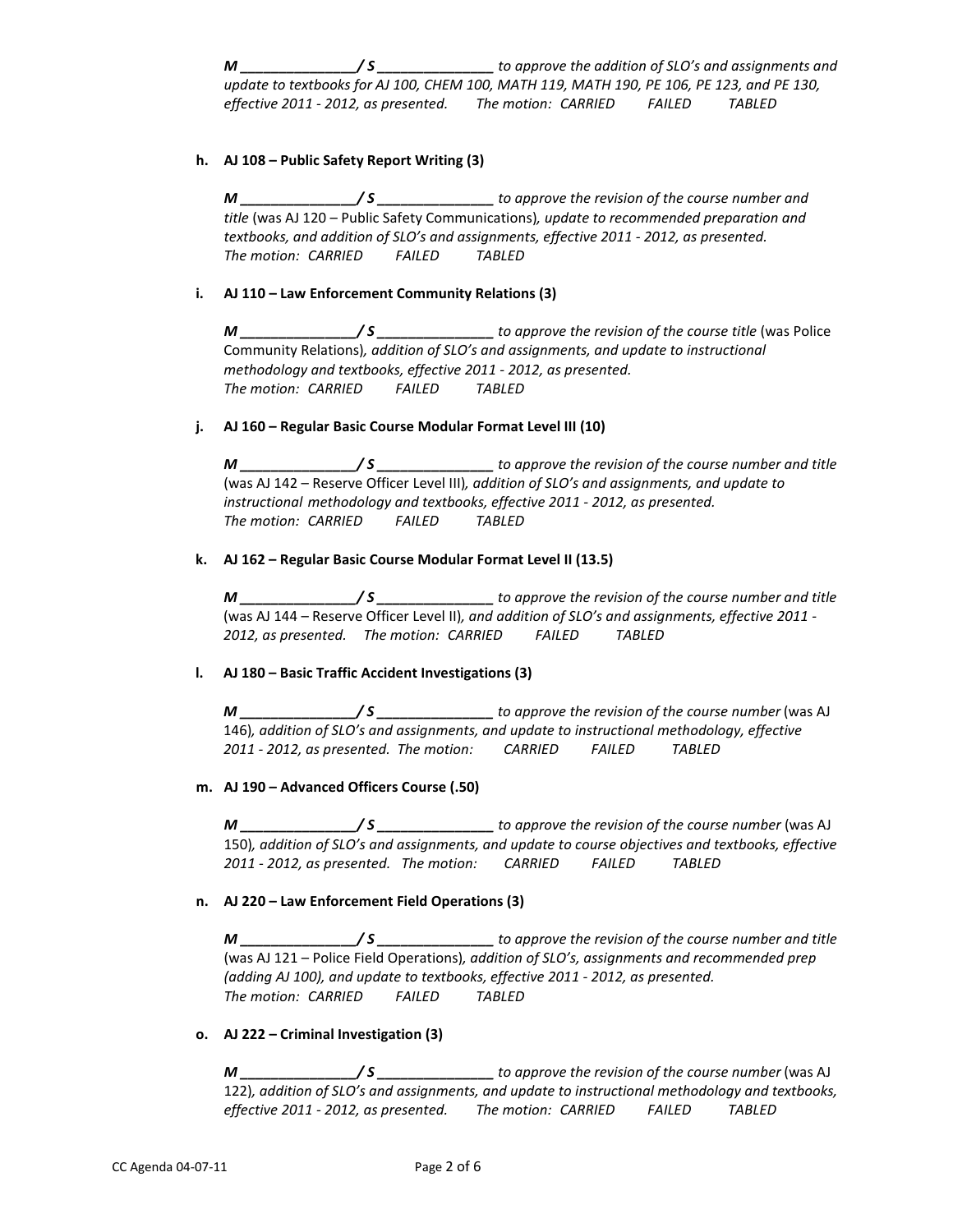## **p. AJ 224 – Criminology (3)**

*M* \_\_\_\_\_\_\_\_\_\_\_\_\_\_\_/ S \_\_\_\_\_\_\_\_\_\_\_\_\_\_\_\_\_ to approve the revision of the course number (was AJ 124)*, removal of cross reference to SOC 124, addition of SLO's and assignments, and update to textbooks, effective 2011 - 2012, as presented. The motion: CARRIED FAILED TABLED*

# **q. AJ 226 – Juvenile Control (3)**

*M \_\_\_\_\_\_\_\_\_\_\_\_\_\_\_/ S \_\_\_\_\_\_\_\_\_\_\_\_\_\_\_ to approve the revision of the course number* (was AJ 123)*, addition of SLO's and assignments, and update to evaluation and instructional methodology and textbooks, effective 2011 - 2012, as presented. The motion: CARRIED FAILED TABLED*

# **r. ART 120 – Drawing I (3)**

*M \_\_\_\_\_\_\_\_\_\_\_\_\_\_\_/ S \_\_\_\_\_\_\_\_\_\_\_\_\_\_\_ to approve the addition of the sequence number to the course title, addition of SLO's and assignments, and update to description and textbooks, effective 2011 - 2012, as presented. The motion: CARRIED FAILED TABLED*

## **s. ART 122 – Drawing II (3)**

*M \_\_\_\_\_\_\_\_\_\_\_\_\_\_\_/ S \_\_\_\_\_\_\_\_\_\_\_\_\_\_\_ to approve the addition of the sequence number to the course title, addition of prerequisite (ART 120), SLO's, and assignments, and update to textbooks, effective 2011 - 2012, as presented. The motion: CARRIED FAILED TABLED*

## **t. ART 124 – Painting I (3)**

*M \_\_\_\_\_\_\_\_\_\_\_\_\_\_\_/ S \_\_\_\_\_\_\_\_\_\_\_\_\_\_\_ to approve the addition of the sequence number to the course title, addition of SLO's and assignments, and update to textbooks, effective 2011 - 2012, as presented. The motion: CARRIED FAILED TABLED*

# **u. ART 126 – Painting II (3)**

*M \_\_\_\_\_\_\_\_\_\_\_\_\_\_\_/ S \_\_\_\_\_\_\_\_\_\_\_\_\_\_\_ to approve the addition of the sequence number to the course title, addition of prerequisite (ART 124), SLO's, and assignments, and update to description and textbooks, effective 2011 - 2012, as presented. The motion: CARRIED FAILED TABLED*

# **v. ART 220 – Drawing III (3)**

*M \_\_\_\_\_\_\_\_\_\_\_\_\_\_\_/ S \_\_\_\_\_\_\_\_\_\_\_\_\_\_\_ to approve the addition of the sequence number to the course title, addition of prerequisites (ART 120, ART 122), SLO's, and assignments, and update to course objectives and textbooks, effective 2011 - 2012, as presented. The motion: CARRIED FAILED TABLED*

### **w. ART 222 – Drawing IV (3)**

*M \_\_\_\_\_\_\_\_\_\_\_\_\_\_\_/ S \_\_\_\_\_\_\_\_\_\_\_\_\_\_\_ to approve the addition of the sequence number to the course title, addition of prerequisites (ART 120, 122, 220), SLO's, and assignments, and update to description and textbooks, effective 2011 - 2012, as presented. The motion: CARRIED FAILED TABLED*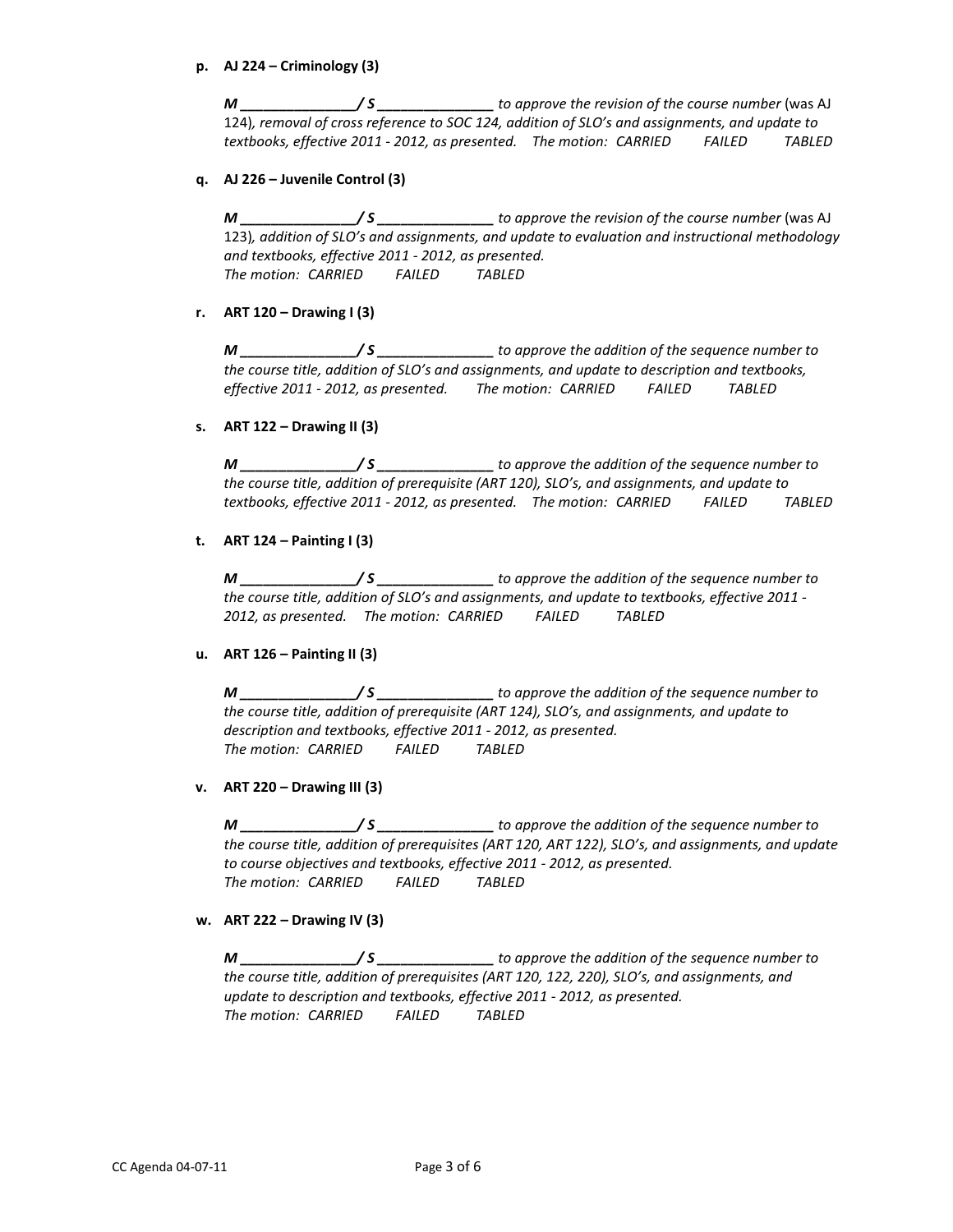## **x. ART 224 – Painting III (3)**

*M \_\_\_\_\_\_\_\_\_\_\_\_\_\_\_/ S \_\_\_\_\_\_\_\_\_\_\_\_\_\_\_ to approve the addition of the sequence number to the course title, addition of prerequisites (ART 124, 126), SLO's, and assignments, and update to description and textbooks, effective 2011 - 2012, as presented. The motion: CARRIED FAILED TABLED*

## **y. ART 226 – Painting IV (3)**

*M \_\_\_\_\_\_\_\_\_\_\_\_\_\_\_/ S \_\_\_\_\_\_\_\_\_\_\_\_\_\_\_ to approve the addition of the sequence number to the course title, addition of prerequisite (ART 124, 126, 224), SLO's, and assignments, and update to description and textbooks, effective 2011 - 2012, as presented. The motion: CARRIED FAILED TABLED*

## **z. BUS 260 – Business Communications (3)**

*M \_\_\_\_\_\_\_\_\_\_\_\_\_\_\_/ S \_\_\_\_\_\_\_\_\_\_\_\_\_\_\_ to approve the addition of SLO's and assignments, distance education instructional methodology, and update to textbooks, effective 2011 - 2012, as presented. The motion: CARRIED FAILED TABLED*

### **aa. CHEM 200 – General Inorganic Chemistry I (5)**

*M \_\_\_\_\_\_\_\_\_\_\_\_\_\_\_/ S \_\_\_\_\_\_\_\_\_\_\_\_\_\_\_ to approve the addition of SLO's and assignments, removal of recommended prep, and update to textbooks, effective 2011 - 2012, as presented. The motion: CARRIED FAILED TABLED*

### **bb. CIS 137 – Web Development Tools (3)**

*M \_\_\_\_\_\_\_\_\_\_\_\_\_\_\_/ S \_\_\_\_\_\_\_\_\_\_\_\_\_\_\_ to approve the revision of the course title* (was Dreamweaver)*, addition of SLO's and assignments, and update to core content and textbooks, effective 2011 - 2012, as presented. The motion: CARRIED FAILED TABLED*

# **cc. ENGL 270 – Introduction to Linguistics (3)**

*M \_\_\_\_\_\_\_\_\_\_\_\_\_\_\_/ S \_\_\_\_\_\_\_\_\_\_\_\_\_\_\_ to approve the addition of SLO's and assignments, and update to description, course objectives, and textbooks, effective 2011 - 2012, as presented. The motion: CARRIED FAILED TABLED*

### **dd. FREN 201 – Intermediate French I (5)**

**ee. FREN 211 – Intermediate French II (5)**

*M \_\_\_\_\_\_\_\_\_\_\_\_\_\_\_/ S \_\_\_\_\_\_\_\_\_\_\_\_\_\_\_ to approve the revision to core content for FREN 201 and FREN 211, effective 2011 - 2012, as presented. The motion: CARRIED FAILED TABLED*

# **ff. GEOG 102 – Cultural Geography (3)**

*M \_\_\_\_\_\_\_\_\_\_\_\_\_\_\_/ S \_\_\_\_\_\_\_\_\_\_\_\_\_\_\_ to approve the addition of SLO's, assignments, and distance education instructional methodology, update to course objectives, core content, methods of evaluation, and textbooks, effective 2011 - 2012, as presented. The motion: CARRIED FAILED TABLED*

### **gg. GEOG 108 – World Regional Geography (3)**

*M \_\_\_\_\_\_\_\_\_\_\_\_\_\_\_/ S \_\_\_\_\_\_\_\_\_\_\_\_\_\_\_ to approve the addition of SLO's, assignments, and distance education instructional methodology, update to core content, methods of evaluation, and textbooks, effective 2011 - 2012, as presented. The motion: CARRIED FAILED TABLED*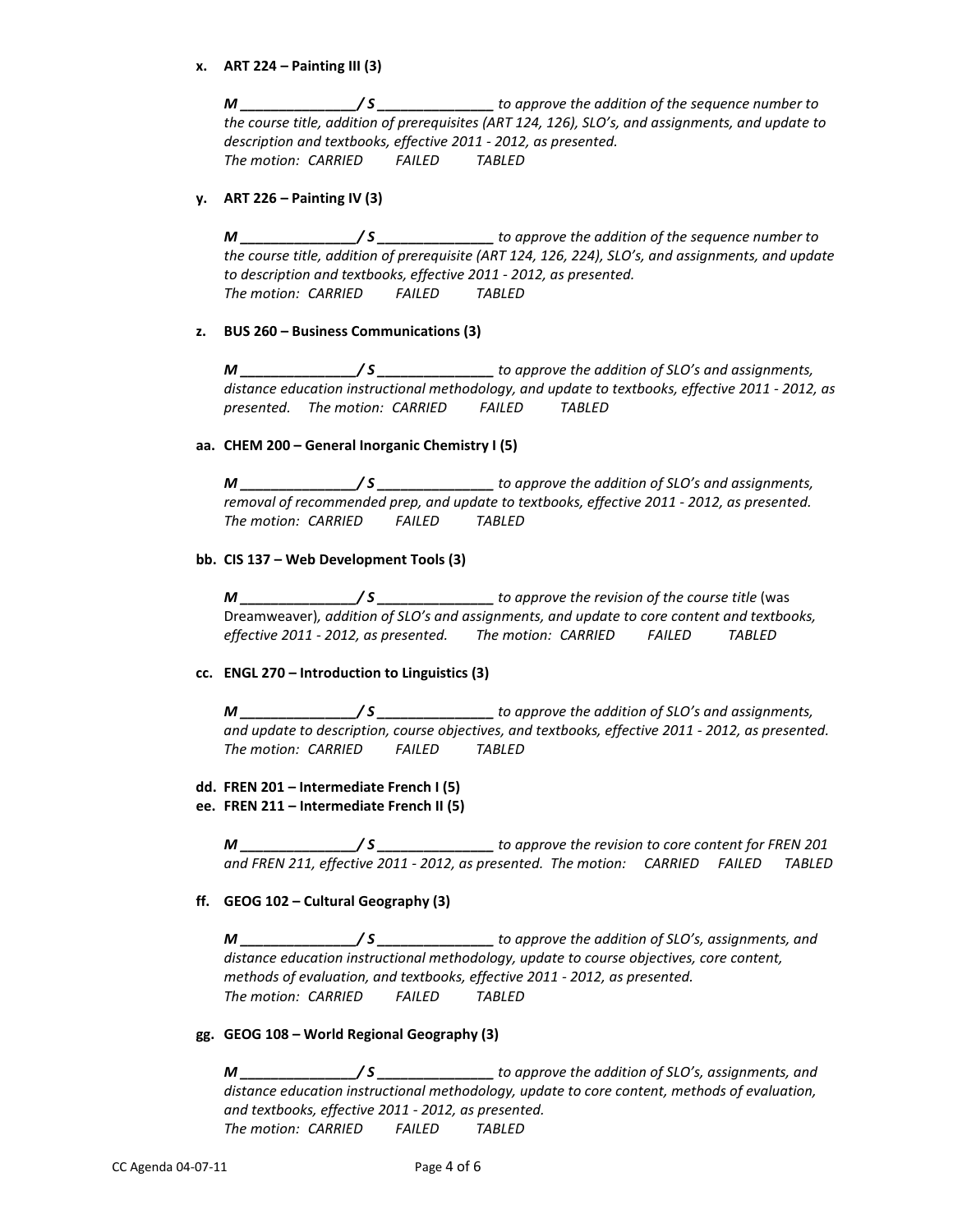### **hh. MATH 220 – Elementary Differential Equations (3)**

*M \_\_\_\_\_\_\_\_\_\_\_\_\_\_\_/ S \_\_\_\_\_\_\_\_\_\_\_\_\_\_\_ to approve the addition of SLO's and assignments, and update to description and textbooks, effective 2011 - 2012, as presented. The motion: CARRIED FAILED TABLED*

## **ii. NURS 240 – Intravenous Therapy Techniques (2)**

**jj. VN 240 – Intravenous Therapy Techniques (2)**

*M \_\_\_\_\_\_\_\_\_\_\_\_\_\_\_/ S \_\_\_\_\_\_\_\_\_\_\_\_\_\_\_ to approve the addition of SLO's and assignments, and update to description, objectives, and textbooks, effective 2011 - 2012, as presented. The motion: CARRIED FAILED TABLED*

## **kk. PE 121 – Beginning to Intermediate Swimming (1)**

*M* \_\_\_\_\_\_\_\_\_\_\_\_\_\_\_/ S \_\_\_\_\_\_\_\_\_\_\_\_\_\_\_\_\_ to approve the revision of the course title (was Swimming)*, addition of SLO's and assignments, and update to textbooks, effective 2011 - 2012, as presented. The motion: CARRIED FAILED TABLED*

# **ll. PE 122 – Lifeguard Training (2)**

*M \_\_\_\_\_\_\_\_\_\_\_\_\_\_\_/ S \_\_\_\_\_\_\_\_\_\_\_\_\_\_\_ to approve the revision of the SAM code (from D to C), addition of SLO's and assignments, and update to textbooks, effective 2011 - 2012, as presented. The motion: CARRIED FAILED TABLED*

## **mm. PE 131 – Adapted Sports (1)**

*M \_\_\_\_\_\_\_\_\_\_\_\_\_\_\_/ S \_\_\_\_\_\_\_\_\_\_\_\_\_\_\_ to approve the addition of SLO's and assignments, and update to description and textbooks, effective 2011 - 2012, as presented. The motion: CARRIED FAILED TABLED*

# **nn. PE 142 – Advanced Swimming (1)**

*M \_\_\_\_\_\_\_\_\_\_\_\_\_\_\_/ S \_\_\_\_\_\_\_\_\_\_\_\_\_\_\_ to approve the revision of the TOP code (from 0835.00 to 0835.70), addition of SLO's and assignments, and update to textbooks, effective 2011 - 2012, as presented. The motion: CARRIED FAILED TABLED*

# **3. New Courses**

# **a. ENGL 237 – Introduction to Shakespeare (3)**

*M \_\_\_\_\_\_\_\_\_\_\_\_\_\_\_/ S \_\_\_\_\_\_\_\_\_\_\_\_\_\_\_ to approve the addition of ENGL 237 to the credit curriculum, effective 2011 - 2012, as presented. The motion: CARRIED FAILED TABLED*

### **B. Distance Education Courses – Addendum Documentation**

- **1. BUS 260 – Business Communications (3.0)**
- **2. GEOG 102 – Cultural Geography (3.0)**
- **3. GEOG 108 – World Regional Geography (3.0)**

*M /S to approve the Distance Education Addendum for BUS 260, GEOG 102 and GEOG 108, effective 2011 – 2012, to provide greater access and allow the inclusion of all modalities of learning, as presented. The motion: CARRIED FAILED TABLED*